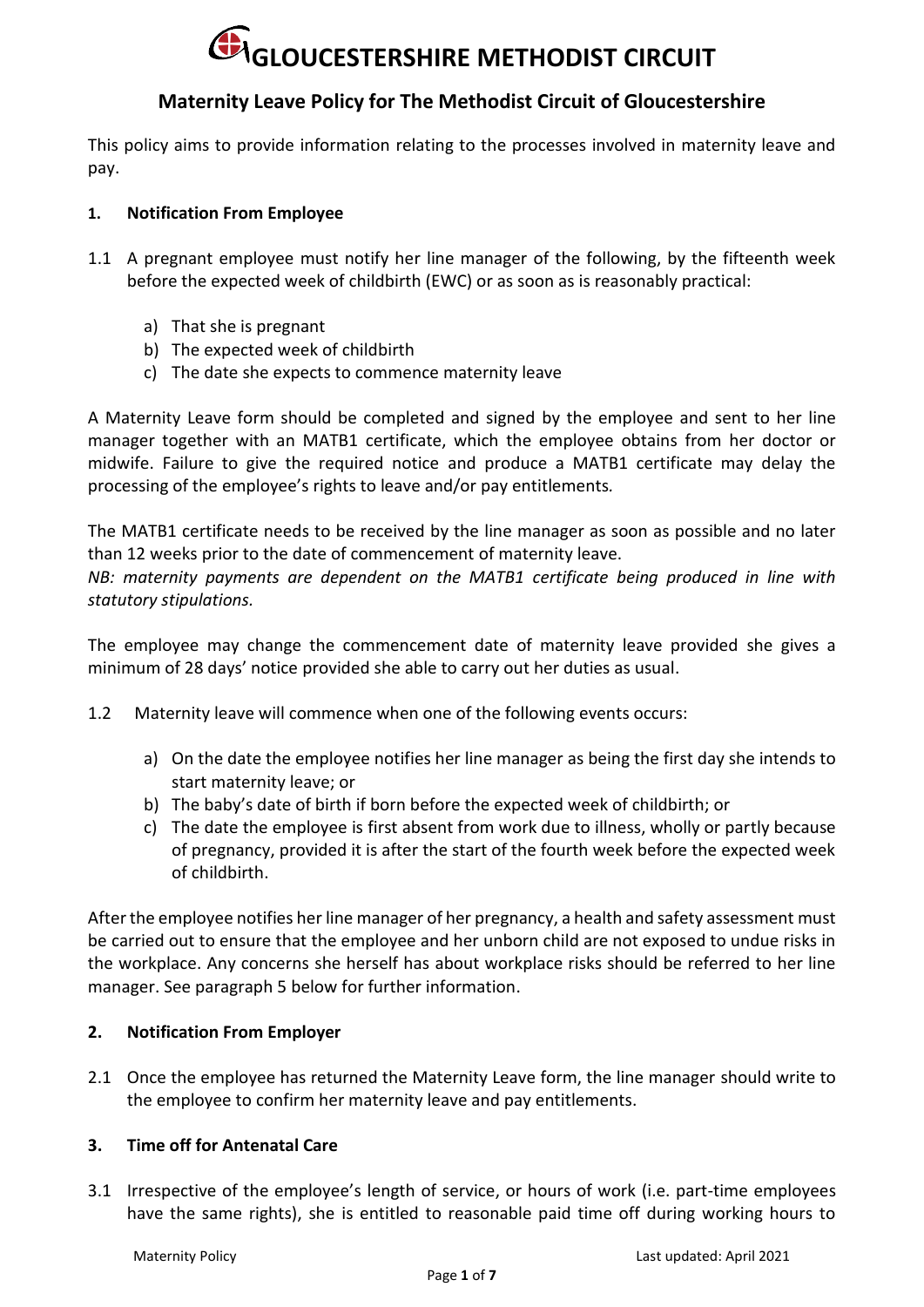attend antenatal care appointments. The line manager may, at any time, request to see the appointment letter/email/sms text.

### **4. Sickness During Pregnancy**

If the employee is unable to attend work as a result of ill health wholly or partly because of pregnancy she will be entitled to sick pay in line with sick pay regulations provided this does not occur after the start of the fourth week before the expected week of childbirth.

#### **5. Health and Safety**

- 5.1 The Church has a duty to take care of the health and safety of all employees. The employer is also required to carry out a **New and Expectant Mother Risk Assessment** to assess the workplace risks to women who are pregnant, have recently given birth or are breastfeeding where the work is of a kind that could involve a risk of harm or danger to her health and that of her baby. This will also take into account the risk arising from either processes, working conditions or physical, chemical or biological agents in the workplace. The line manager will provide the employee with information as to any risks identified in the risk assessment and take appropriate action to minimise or avoid those risks.
- 5.2 If the risk assessment reveals that the employee would be exposed to health hazards in carrying out her normal duties of her job, the employer will take such steps as are reasonably necessary to avoid those risks, such as altering her working conditions.
- 5.3 In some cases this may mean offering the employee suitable alternative work (if available) on terms and conditions that are not substantially less favourable.
- 5.4 If it is not possible for the Circuit to alter the employee's working conditions to remove the risks to her health and safety, and there is no suitable alternative work available to offer on a temporary basis, her line manager in consultation with the employee and District Lay Employment Secretary (DLES), may suspend her from work on maternity grounds, until such time as there are no longer any risks to her own or her baby's health and safety. This may be for the remainder of the pregnancy until the commencement of maternity leave.
- 5.5 If the employee is suspended in these circumstances her employment will continue during the period of the suspension, and it does not in any way affect statutory or contractual employment and maternity rights. The employee will be entitled to her normal salary and contractual benefits during the period of suspension, unless she unreasonably refused an offer of suitable alternative employment.

#### **6 Maternity Leave**

6.1 All pregnant employees are entitled to take up to 52 weeks maternity leave irrespective of their length of service. This is divided into 2 periods – Ordinary Maternity Leave for the first 26 weeks, followed by Additional Maternity Leave for a further 26 Weeks.

## **7 Ordinary Maternity Leave (OML)**

- 7.1 Maternity Leave can begin 11 weeks before the expected week of childbirth. The employee may work later than this if she is fit to do so and there is no unreasonable health and safety risk involved.
- 7.2 At the end of the 26 weeks' OML, the employee will have the right to return to work in the same post under the same terms and conditions, with no break in continuous service. If there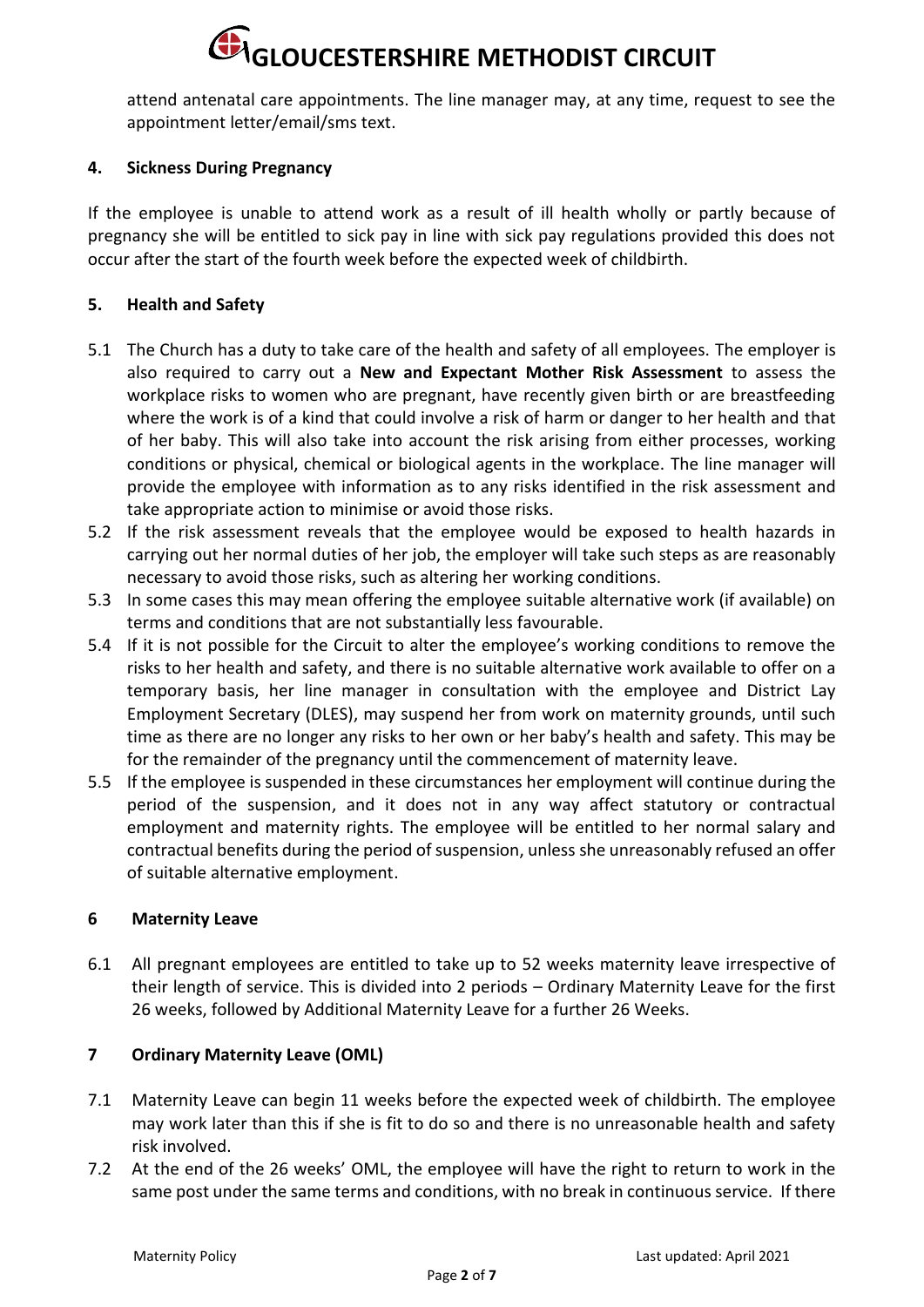is any organisational change that affects her post she must be included as part of the consultation process.

- 7.3 By law **a woman is not allowed to return to work within two weeks of giving birth**. The twoweek period is counted from the actual date of birth.
- 7.4 If the employee wishes to return early from OML she must give a minimum of 8 weeks' written notice. Failure to give the required notice may delay her return to work but not beyond the end of the maternity leave period. Alternatively, at the end of OML she may take Additional Maternity Leave (AML).

## **8 Additional Maternity Leave (AML)**

- 8.1 At the end of the 26 weeks' AML, the employee will have the right to return to work in the same, or similar, post under the same terms and conditions, with no break in continuous service. If there is any organisational change that affects the employee's post she must be included as part of the consultation process.
- 8.2 If the employee wishes to return early from AML she must give a minimum of 8 weeks' written notice. Failure to give the required notice may delay her return to work but not beyond the end of the maternity leave period.
- 8.3 There is no right on either side to extend maternity leave beyond the AML entitlement.
- 8.4 It advisable for management to encourage the employee to utilise any annual leave accumulated during maternity before returning to work.

## **9 Maternity Pay**

- 9.1 If the employee has completed 26 weeks service at the end of the fifteenth week before the expected week of childbirth (EWC) she is entitled to receive a maximum of 39 weeks Maternity Pay\* as follows:
	- 90% of her average weekly earnings (before tax) for the first 6 weeks
	- £151.97 or 90% of her average weekly earnings (whichever is lower) for the next 33 weeks.

SMP is paid in the same way as the employee's salary/wages (e.g. monthly or weekly). Tax and National Insurance will be deducted. Your payroll department or outsourcing service will be able to provide further assistance. You may also see below for further reading:

*\* see also www.gov.uk/maternity-pay-leave/pay*

- 9.2 If the employee leaves her job voluntarily for a reason not connected with her pregnancy between the qualifying week (the beginning of the fifteenth week before the expected week of childbirth) and the start of maternity leave she will not be eligible for Maternity Pay.
- 9.3 If the employee is not entitled to Maternity Pay she may be eligible for Maternity Allowance. If so, the MATB1 certificate should be returned to the employee together with an SMP1 form. The employee must then contact her local Works & Pensions Office to claim Maternity Allowance.
	- Maternity Pay is only payable to employees who earn above the Lower Earnings Limit (LEL) for National Insurance contributions. The LEL figure is set and reviewed annually by the HMRC.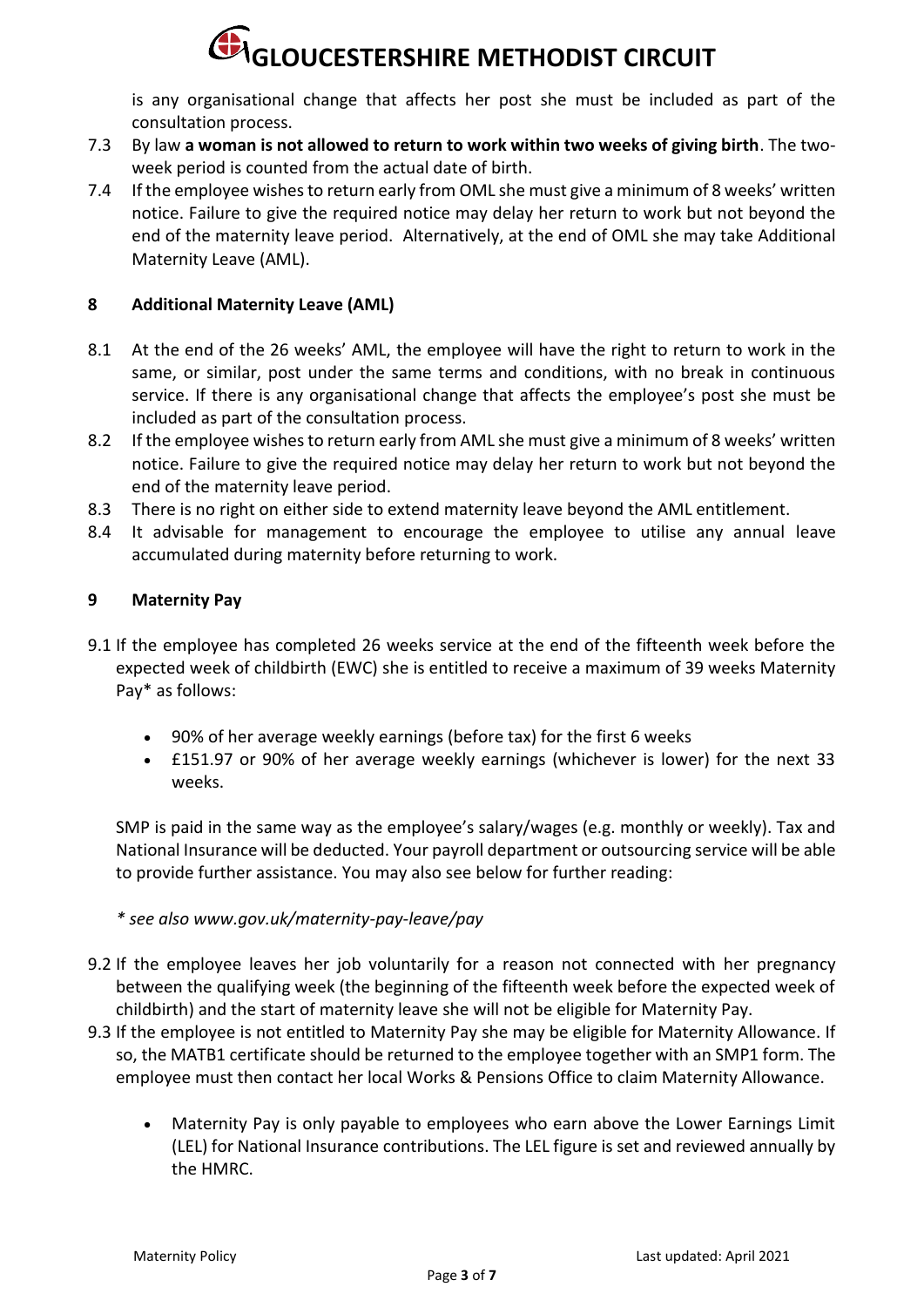#### **10 Contractual Conditions**

10.1 The employee will normally have the right to return to the same job under her original contract of employment and on terms and conditions no less favourable than would have been applicable if she had not been absent.

If it is not possible for the employee to return to her original job (e.g. because of redundancy or reorganisation), then she will be treated as any other employee in a similar situation. She will be offered an alternative job, if one exists, providing it is suitable and appropriate to her circumstances and with terms and conditions no less favourable than if she had been able to return to her original job (protection arrangements may apply).

- 10.2 If it is not possible for the employee to return to work at the end of her maternity period due to any work related issues, she may return as soon as it is practical to do so. This should be discussed and agreed with the line manager and the DLES and put in writing to the employee.
- 10.3 The period of maternity leave absence is regarded as continuous service for all legal and contractual purposes except pensions. (See paragraph 10 below on 'Pensions').
- 10.4 The employee will be entitled to benefit from any terms and conditions of employment, other than pay, which would apply if she had not been absent for maternity reasons. If an incremental date, for which she is eligible, or pay award occurs during the maternity absence period these will be applied on her return.
- 10.5 The employee will continue to accrue annual leave during maternity leave. If she goes on maternity leave without taking most of her annual leave due, or start her maternity absence early in the leave year, the annual leave may be taken in one of the following ways:
	- a) at the beginning of the maternity leave period, or
	- b) at the end of the maternity pay period, so extending the weeks for which she receives pay, or
	- c) in the last weeks before she is due to return to work in effect returning to Payroll before she actually returns to work. If she intends to do this she must agree the arrangements with her line manager at least two months before the end of her maternity absence.

These options have the effect of reducing the number of weeks of unpaid maternity absence.

#### **11 Pension**

11.1 The employee should consult her Pension provider directly for information relating to the period of maternity leave.

#### **12 Premature Birth**

Hopefully the employee's pregnancy develops without incident, however occasionally a pregnancy does not go to full term. In these circumstances the following arrangements will apply:

- 12.1 If the employee's baby is born prematurely, but after the maternity pay period has started, maternity payments will not be affected and she will continue to be paid in the normal way, as set out above.
- 12.2 If the baby is born before the commencement of the maternity pay period, then maternity pay will start from the week of birth. If she is taking advantage of option a) of paragraph 9.5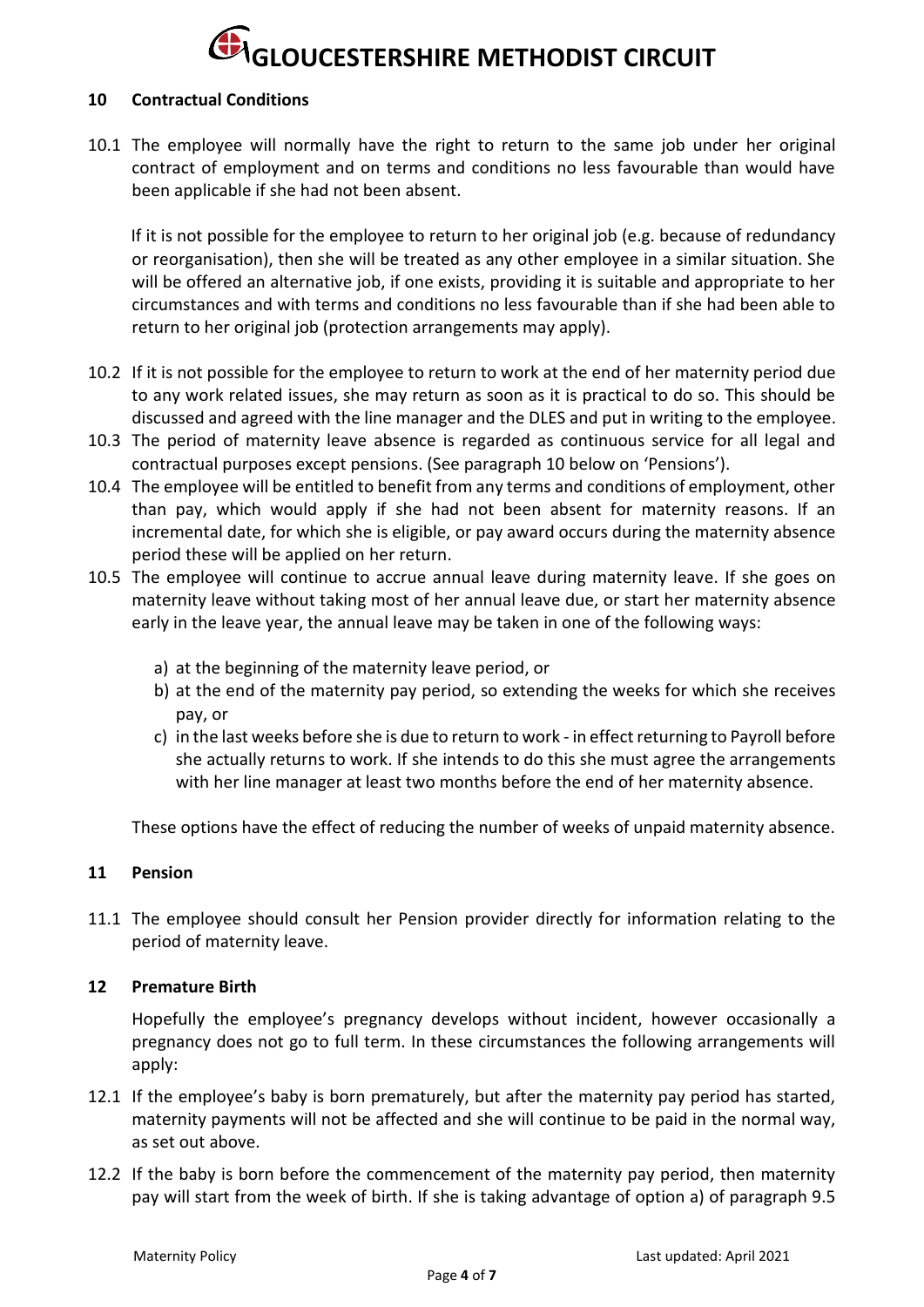above and the baby is born before the expected week of childbirth, she will be entitled to maternity leave as normal even if the baby only lives for a short period of time.

### **13 Death of Baby**

- 13.1 If there is a stillbirth or the baby dies after 24 weeks of pregnancy, the employee will still be entitled to maternity leave and pay as stated above. The employee is also entitled to statutory parental bereavement leave of up to 2 weeks and qualify to receive statutory bereavement pay. If this happens and or there is a miscarriage before 24 weeks*,* she will not be entitled to maternity leave and pay as stated above but will be treated as normal sickness absence and she would be entitled to receive Statutory Sickness Pay. However, the DLES should be informed as soon as reasonably possible and suitable arrangements regarding time off and return to work will be discussed and agreed and put in writing to the employee.
- 13.2 Statutory parental bereavement leave should be taken either in a single block of 2 weeks or 2 separate blocks of 1 week each and must be taken within 56 weeks of still birth or death of the baby. This leave can be taken at the end of the maternity leave. Also the partner of the employee will be entitled to paternity leave even if the live birth takes place before 24 weeks and must utilise the paternity leave within 56 weeks of the birth.

#### **14 Extended Leave**

- 14.1 There is no right to extend the period of maternity leave beyond the period of additional leave. If however the employee is unable to return to work as a result of ill-health she may be entitled to sick pay. The provisions of the Circuit's Sickness Absence Policy apply to any period of sick leave after maternity leave has been completed.
- 14.2 If the baby is born with a disability it may be necessary to extend the period of leave. The employee may take Parental Leave in addition to maternity leave. This should be discussed with the line manager and the DLES to agree suitable arrangements. (See Parental Leave Policy).
- 14.3 If the employee is unable to return to work at the end of the maternity leave period as a result of personal problems, a further period of unpaid leave may be granted. In these circumstances the employee should contact their line manager who will liaise with the DLES as soon as possible to discuss her needs.

#### **15 Communication With Employees**

15.1 It is good practice that employees on maternity leave, who intend to return to work, are kept informed about significant changes at work. Before maternity leave commences the line manager should discuss with the employee what contact would be appropriate and what job circulars, newsletters, information on training and workplace development opportunities should be provided. The employee may prefer not to receive information from the employer and should indicate if this is the case.

#### **16 Keeping in Touch Days**

Employees are encouraged to make use of Keeping in Touch (KIT) days as a positive way to keep in contact with developments in their workplace. As work undertaken during maternity leave may only take place with the agreement of both parties, the employee will not be at any disadvantage regarding the options chosen. If the employee is unable or declines the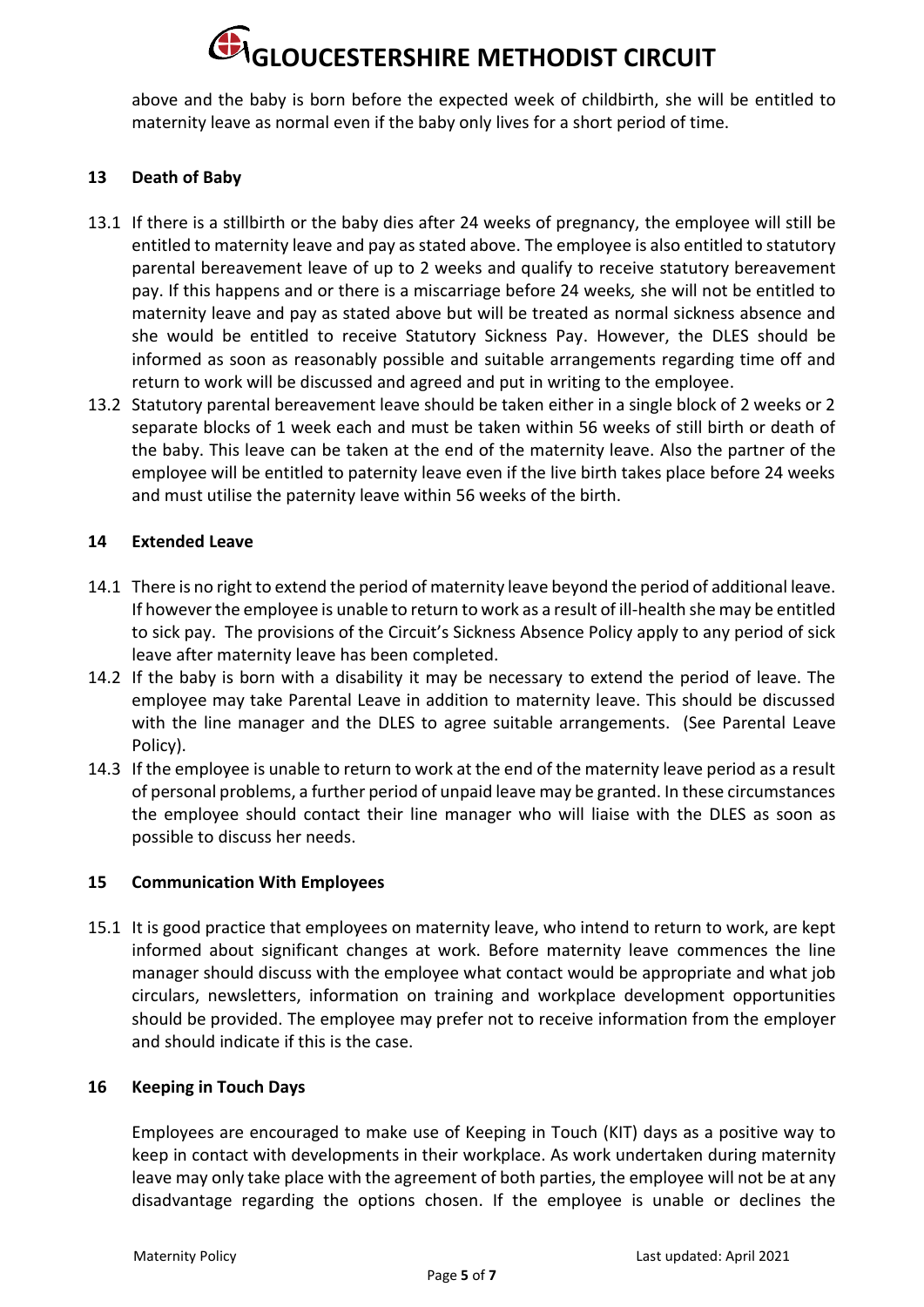opportunity to work any of the Keeping in Touch Daysshe is entitled to do so without suffering any detriment.

The employee will be allowed to work during maternity leave on 'Keeping in Touch' days without bringing maternity leave to an end or losing entitlement to Maternity Pay.

The employee can work for up to 10 (KIT) days and there are no restrictions on when these days are taken, as long as the two weeks compulsory maternity leave period immediately following birth is avoided.

'Keeping in Touch' days must be by agreement between the employee and her line manager, in consultation with the DLES. The days may be used for any activity which would ordinarily be classed as work under the contract, and could be particularly useful, for example, in enabling attendance at a conference, training activity, away day, staff meetings etc.

There is no obligation on the employee to undertake work, or for the line manager to provide work during Maternity Leave.

The employee will be entitled to be paid for these Keeping in Touch (KIT) Days, which will be equivalent to a full day's pay. . The employee's entitlement to full pay applies even if they only spent an hour or part of the day on the actual agreed KIT day.

See KIT Days Monitoring and Pay Form

#### **17 Probationary Period**

17.1 If the employee commences maternity leave before satisfactorily completing her probationary period, the probation will continue on return from Maternity Leave in order to complete the full probationary period. This needs to be discussed with the employee and confirmed in writing.

## **18 Employee Loans**

18.1 If the employee is in receipt of an employee loan (for example season ticket), deductions will continue to be made during paid maternity leave. The employee should liaise with the line manager to ensure the outstanding loan amount is repaid within the agreed time frame. She should agree this before she starts maternity leave.

#### **19 Resignation during Maternity Leave**

19.1 If the employee does not wish to return to work at the end of her maternity leave, she is required to give notice in accordance with the terms of her contract of employment. If the notice period expires after her maternity leave ends, she will be required to return to work for the remainder of the notice period.

If she resigns, the employee does not have to repay any of her Maternity Pay, and will be entitled to be paid for any outstanding holiday pay that has accrued during maternity leave up to the end of her notice period.